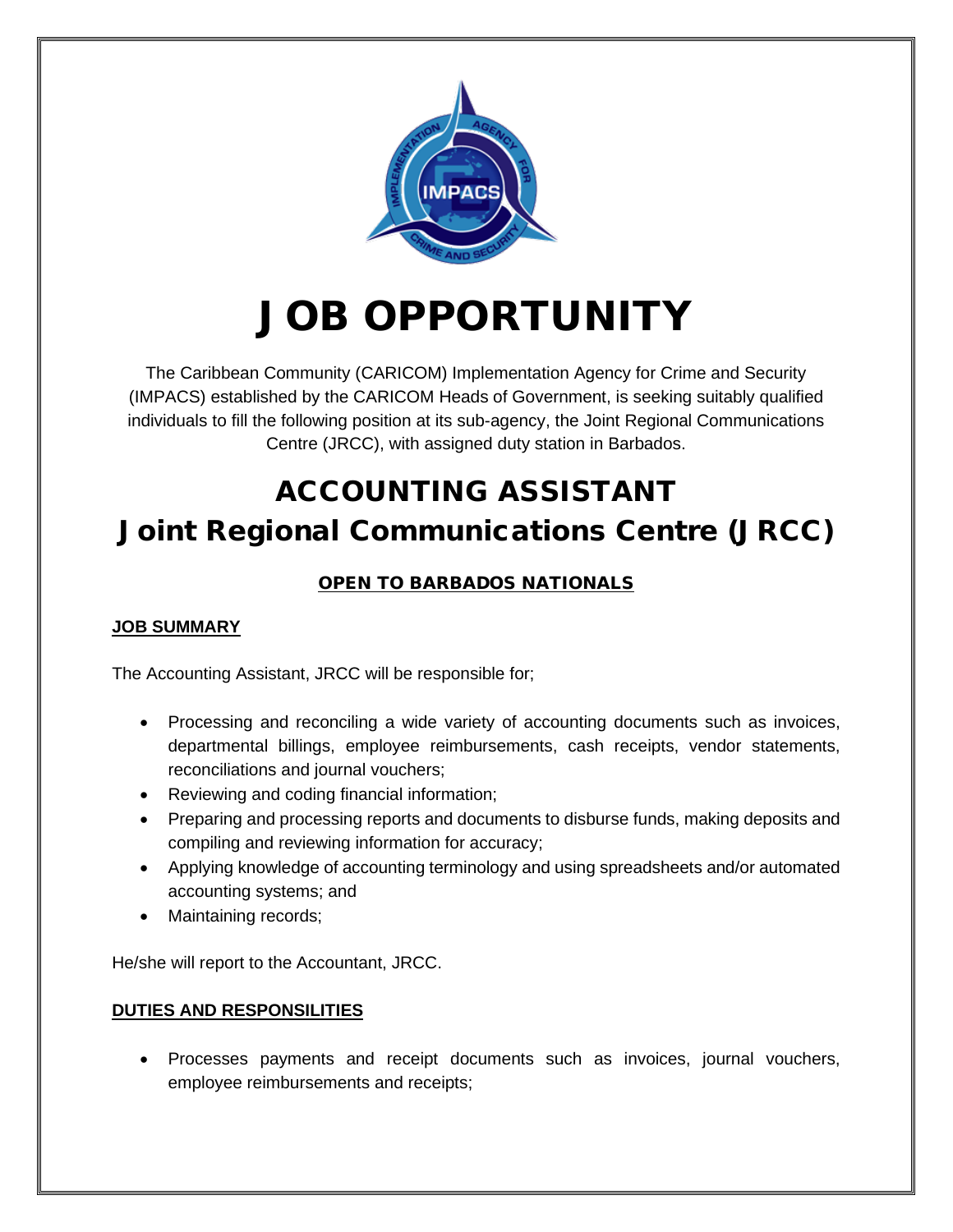- Verifies items billed against items ordered and received and reconciles differences through follow-up with the vendor and/or other staff members;
- Enters, updates and/or retrieves accounting data from automated systems;
- Posts financial data to appropriate accounts in an automated accounting system;
- Reviews on-line transactions for accuracy and corrects errors as necessary;
- Disburses funds using petty cash and makes change according to specific instructions;
- Prepares bank deposits;
- Maintains digital and physical financial records;
- Operates standard office equipment;
- Reconciles transactions, financial data, and other information to an automated accounting system;
- Pre-audits, verifies, and processes employee expense claims reviewing rules for staff compliance;
- Designs, prepares, and maintains spreadsheets using basic mathematical calculations;
- Reviews new procedures, manuals, and system enhancements and suggests revisions;
- Composes routine letters and reports using instructions or guidelines of the work area;
- Interprets and applies instructions and guidelines to resolve work problems;
- Explains appropriate work instructions to others, adapting guidelines to the assignment as necessary;
- Assures that the work meets quality and production standards by reviewing the work for accuracy and proper completion and monitoring output.
- Prepares various reports as required; and
- Undertakes other duties, which may arise or as may be delegated from time to time, appropriate to the grade of the post.

#### **QUALIFICATIONS, SKILLS AND EXPERIENCE**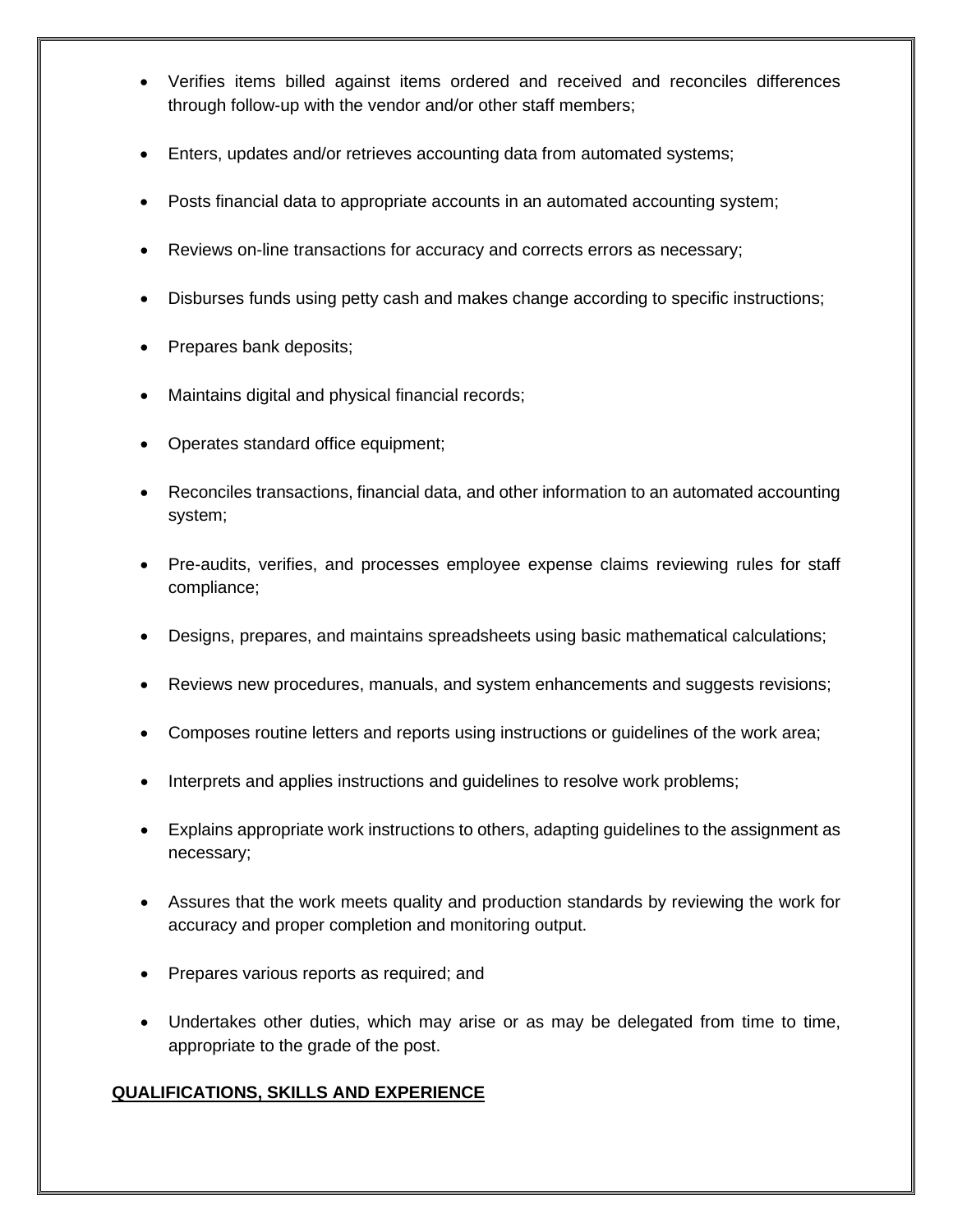- Certifications in Accounting such as CAT or pursuing studies in Accounting (ACCA, CGA, CPA, B.Sc.) or related field from a recognized University or Institution.
- At least two (2) years accounting experience preferably in accounts receivable or accounts payable.
- Working knowledge of accounting terminology and procedures.
- Competency in Microsoft Office Suite and accounting software (for example, Sage 300).
- Hands-on experience with spreadsheets and financial reports.
- Ability to maintain simple accounting and related book-keeping records and to prepare reports and statements;
- Ability to multi-task and handle a high volume of work and function in a fast-paced environment;
- Ability to effectively prioritize and execute tasks in a high-pressured environment.
- Ability to work well independently and collaboratively**,** directly and virtually;
- Ability to maintain a high level of confidentiality;
- Excellent analytical and problem-solving skills;
- Excellent interpersonal skills

#### **LOCATION**

Accounting Assistant will be based at IMPACS' sub agency, JRCC in Barbados.

#### **SUBMISSION OF APPLICATIONS**

All applications are to be received by CARICOM IMPACS no later than **31 OCTOBER 2021** and **must include** nationality, work experience, educational qualifications, summary of professional skills, **the contact information of three (3) references (at least two of whom are familiar with your work or education)**, and other relevant information via any of the following:

• Email: [careers@carimpacs.org](mailto:careers@carimpacs.org) ; or